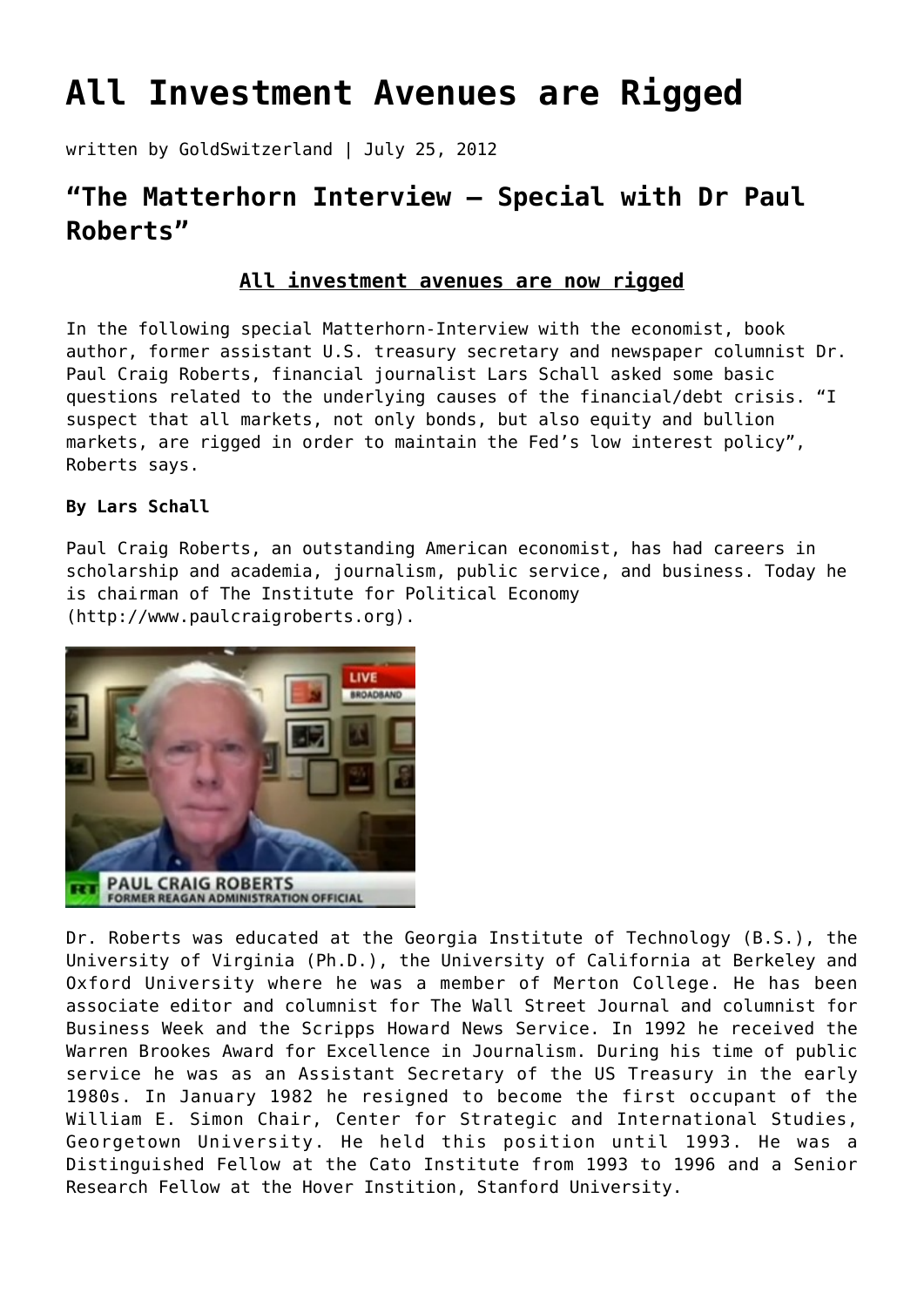Dr. Roberts has testified before congressional committees on 30 occasions on issues of economic policy. He has contributed chapters to numerous books and has published many articles in journals of scholarship, including the Journal of Political Economy, Oxford Economic Papers, Journal of Law and Economics, Studies in Banking and Finance, Journal of Monetary Economics, Public Finance Quarterly. He has written or co-written eight books , among them: "How the Economy Was Lost: The War of the Worlds," published in January, 2010 by CounterPunch/AK Press. In 1984 he published the widely reviewed and favorably received book "The Supply-Side Revolution."

In 1987 the French government recognized him as "the artisan of a renewal in economic science and policy after half a century of state interventionism" and inducted him into the Legion of Honor. He is listed in Who's Who in America and Who's Who in the World.

#### **Lars Schall: Dr. Roberts, why are we according to your analysis in a global financial crisis – and why do the populations of the Western hemisphere have to pay for the debt of the private banking sector?**

Paul Craig Roberts: The financial crisis is not global. It is limited to the US and EU and to other countries whose financial institutions purchased more Wall Street junk and EU member country's over-issued sovereign debt than the banks that purchased these instruments can write off without becoming insolvent under the laws that prevail.

In the US the financial crisis was caused by the deregulation in the Clinton and George W. Bush regimes, beginning with the repeal of Glass-Steagall, which separated commercial from investment banking and continuing on with the removal on limits on debt leverage and the prohibition of the Commodities Futures Trading Corporation from regulating over-the-counter derivatives. The investment grade ratings that US rating agencies were paid to place on toxic waste was the prime factor in exporting the US fraud to the EU, where financial institutions purchased Wall Street's toxic waste thinking it was investment grade instruments.

With their balance sheets already damaged by Wall Street's fraud, the EU banks were then hit with two more crises: the sovereign debt crisis of the PIIGS and the lending crises from the country-specific real estate bubbles.

Western populations are being saddled with the banks' losses either because they do not understand that that is what is happening or because they have not taken to the streets in sufficient numbers with sufficient ferocity to avoid the burden. A corrupt or stupid Federal Reserve permitted financial concentration to the extent that institutions "too big to fail" were created. To prevent failures regarded or claimed to be "catastrophic," capitalism is no longer permitted to weed out failures in the financial sector. Instead, failed institutions are maintained with public subsidies as if they were socialized firms.

#### **L.S.: Richard Heinberg told me once in an interview the following:**

"Our current money system requires constant growth so as to enable repayment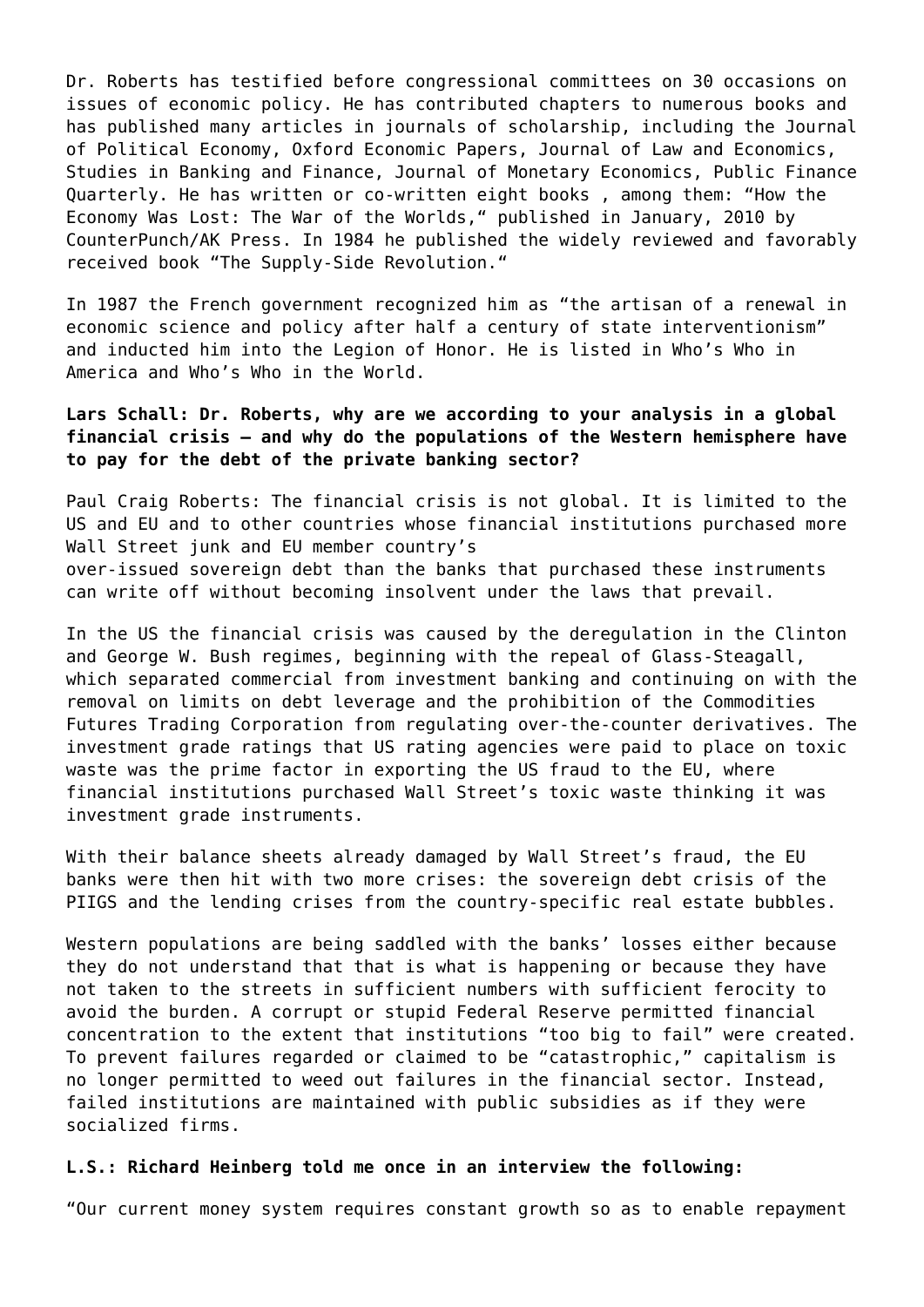of the interest on the debts that created the money to begin with, so it cannot function well in the context of general resource scarcity and economic contraction." (1)

#### **Given the debt-based money system, isn't this maybe the key dilemma of our time?**

PCR: It is a problem, but one among many. We have also, for example, the offshoing of US middle class jobs which has dismantled the ladders of upward mobility in "the opportunity society," sent US incomes and GDP to China, and caused Federal Reserve chairman Alan Greenspan to substitute an expansion in consumer debt for the missing growth in consumer income in order to keep the economy growing. Indeed, without the offshoring of US jobs by US corporations and the offsetting growth in mortgage and consumer debt, there would have been no financial crisis as the Fed would not have created the credit and real estate bubble that led to the mortgage-backed derivatives.

The largest problem that humanity faces is the exhaustion of nature's resources. Extractive rates are exhausting fisheries, timber, water, and other resources. The soil itself is at risk, and the sinks for waste disposal are filling up. The external costs of GDP growth–for example, the dead zones in the Gulf of Mexico killed by runoff from chemical farming–might now exceed the value of the increase in GDP from the activities. Jarad Diamond's book, Collapse, shows the lessons that governments everywhere are ignoring at the dire peril of their populations.

#### **L.S.: Do you think the gold market is a free market – that is, free of government sponsored interventions via Western central banks / bullion and investment banks?**

PCR: I suspect that the Federal Reserve is manipulating the gold and silver markets in order to prevent its low interest rate policy from undermining the value of the US dollar. It is easy to offset rising prices of bullion due to physical demand by selling shorts in the paper market.

#### **L.S.: Is a free market possible with "the invisible hand" of the Plunge Protection Team?**

PCR: I suspect that all markets, not only bonds, but also equity and bullion markets, are rigged in order to maintain the Fed's low interest policy. In the July issue of Gerald Celente's Trends Journal, I point out that all investment avenues are now rigged.

Consider, for example, the bullion market. If gold and silver prices had been permitted to continue their 2011 rise, the corresponding decline in the value of the dollar would have affected the price of debt instruments, and the Fed would not have been able to keep bond prices high in the face of dollar decline. All indications of moves away from the dollar, whether stock market declines or rise in gold and silver prices, are offset by purchases of stock index futures or by shorts of bullion.